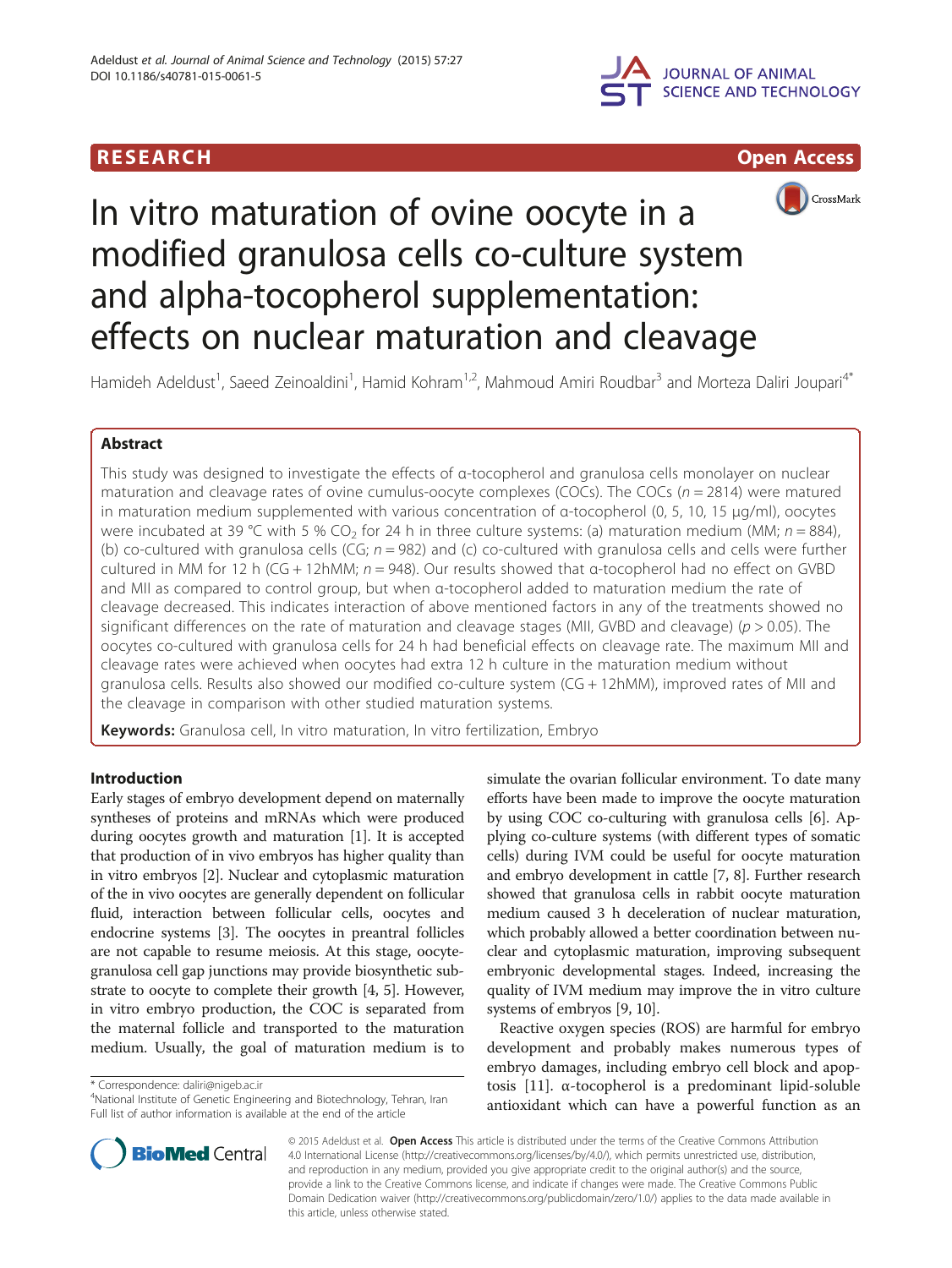antioxidant in vitro to protect the cells from ROS [\[12](#page-4-0)]. It was reported that generating the oxygen radicals by addition of 2,2′-azobis(2-amidinopropane) dihydrochloride (AAPH) in culture medium caused lower rate in blastocyst development [\[13\]](#page-4-0). Moreover, supplementation of the culture medium by α-tocopherol can improve geranulosa cells performance and viability [\[14](#page-4-0)]. Accordingly, it is possible that improving geranulosa cells operation by α-tocopherol affects the co-culture system and improves preimplantaion development. This study was designed to investigate: (i) the effect of  $\alpha$ -tocopherol in maturation medium, (ii) the effect of co-culture of COCs with granulosa cells monolayer, and (iii) the interaction between α-tocopherol and granulosa on maturation and cleavage rates of ovine oocytes.

### Methods

All chemicals and reagents were purchased from Sigma Aldrich Company (Germany), unless otherwise specified.

#### COCs collection

Ovine ovaries  $(n = 1362)$  were collected from animals slaughtered at commercial slaughterhouse and transported within 1–2 h to the laboratory in saline solution (0.9 % NaCl) supplemented with 50 μg/ml gentamycin sulfates at 30–35 °C. Ovaries were washed in normal saline solution and extraneous tissues were removed. COCs were gently aspirated from 2–6 mm follicles using 10 ml syringe with 20-gauge needle. The oocytes with homogenous cytoplasm were selected and washed three times in aspiration medium (TCM-199-Invitrogen) supplemented with 3 mg/ml BSA, 20 mM sodium pyruvate and 50 μg/ml gentamycin sulfates).

#### In vitro maturation (IVM)

The COCs were washed three times in maturation medium (TCM199 with culture media containing 10 % FBS, 20 mM sodium pyruvate, 0.5 mg/ml FSH, 5 mg/ ml LH, and 50 μg/ml gentamycin sulfates and 1 μg/ml estradiol). The COCs ( $n = 2814$ ) were randomly placed in maturation medium supplemented with various concentration of α-tocopherol. In the first group (MM), 20 COCs were placed in 100 μl droplets of maturation medium supplemented with 0, 5, 10, 15 μg/ml  $α$ tocopherol and incubated for 24 h. In the second group (CG), 18–20 COCs were placed in four well petri dish containing 0.5 ml maturation medium on a monolayer of granulosa cells (cells were previously cultured for 7 days to achieve monolayer) with different concentration of 0, 5, 10, 15 μg/ml α-tocopherol and incubated for 24 h. In the third group  $(CG + 12hMM)$ , oocytes were cultured on a monolayer of granulosa cells for 24 h and transported to MM for additional 12 h incubation. Droplets are covered with mineral oil and incubated at 39 °C with 5 %  $CO<sub>2</sub>$ . After maturation period, COCs  $(n = 1512)$  were stained with Hoechst 33342 to determine the rate of germinal vesicle break down (GVBD) and MII stages in different maturation media [\[15](#page-4-0)]. Remaining COCs ( $n = 1302$ ) were used for IVF and IVC procedures.

#### In vitro fertilization (IVF)

Following IVM, the COCs were washed three times in TCM199 supplemented with 3 mg/ml BSA and placed into 50 μl droplets of fertilization medium (IVF-TALP supplemented with 25 μg/ml heparin and 6 mg/ml fatty acid free BSA). Ovine testes were collected from slaughtered animals at commercial slaughterhouse in a normal saline solution supplemented with 50 μg/ml gentamycin sulfates and transported to the lab within 1–2 h at 30–35 °C. After semen extraction, epididymal motile sperm cells were collected and washed two times in HEPES TALP medium and separated by swim up method. In each fertilization drop a concentration of  $1 \times 10^6$ /ml spermatozoa were added.

#### In vitro culture (IVC)

Following IVF, cumulus cells were separated from presumptive zygotes by gently pipetting. Denuded zygotes were washed twice in culture medium (SOF supplemented with 10 ng/ml EGF, 50 μg/ml gentamycin sulfates and 5 % FBS). To determining the rate of cleavage, 8–10 zygotes were cultured in each four-well petri dish containing 250 μl of culture medium under mineral oil at 39 °C with 5 %  $CO<sub>2</sub>$ .

#### Statistical analyses

Data were analyzed as a factorial experiment based on a completely randomized design with 2 factors and triplicates. Analysis of variance was used to evaluate the main effects of  $α$ -tocopherol (4 levels) and maturation methods (3 systems) and their interactions (Table [1](#page-2-0)). Duncan's Multiple Range Test with significance defined at  $p < 0.05$ , was used to determine differences among means. Analysis of variance was conducted using GLM procedure of SAS software version 9.1 (SAS, 2004).

#### Results

## Effects of α-tocopherol and different types of IVM media on oocytes maturation

Interaction between the two main factors (α-tocopherol and type of IVM medium) in any of the treatments showed no significant difference on rate of oocyte maturation as far as GVBD and MII stages are concerned ( $p > 0.05$ ). The concentrations of  $\alpha$ -tocopherol used in IVM medium had no effect on GVBD and MII rates of oocytes as compared to control group (Table [2\)](#page-2-0). Oocytes co-cultured with granulosa cells monolayer (CG),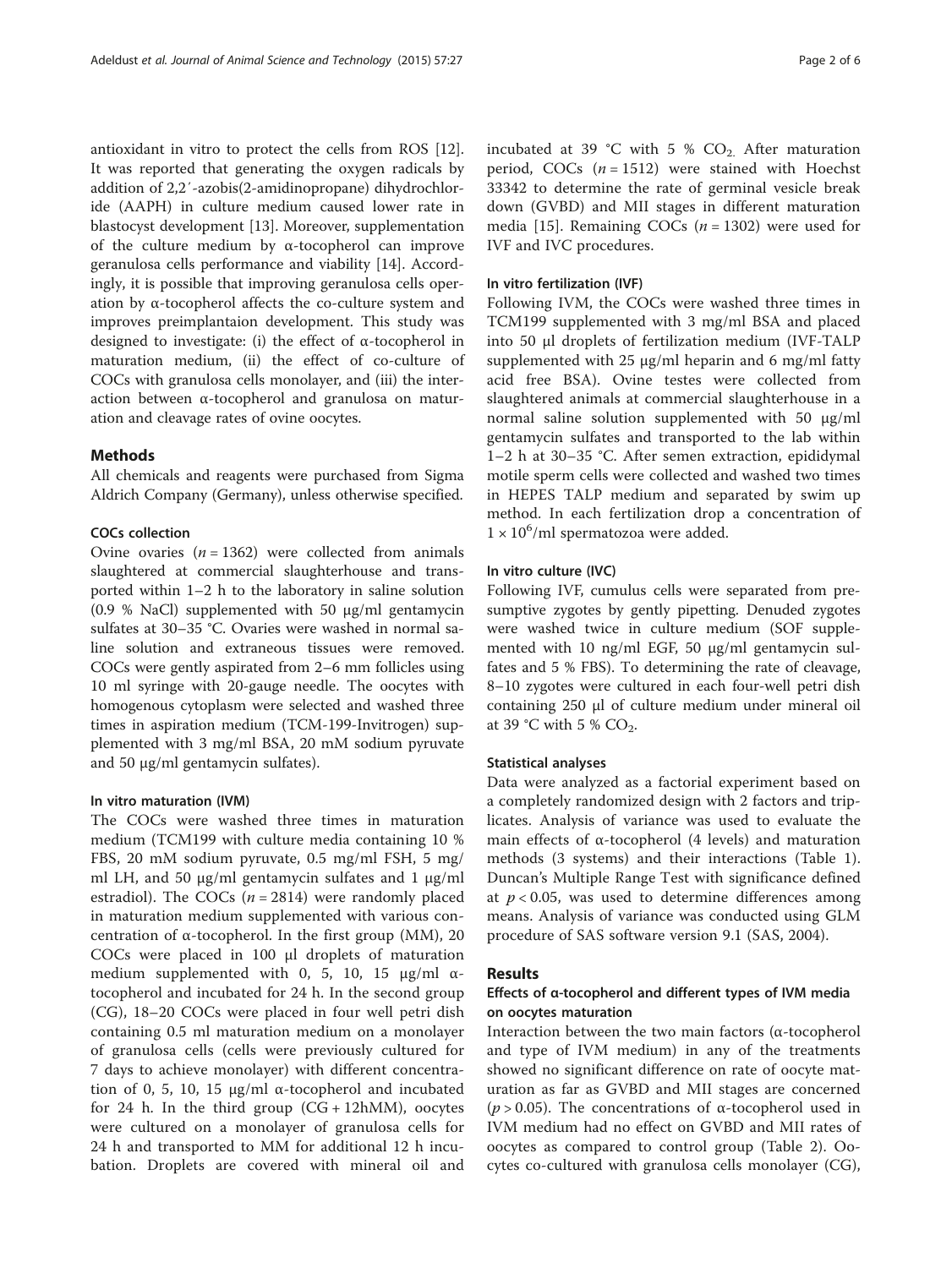| Maturation medium | a-tocopherol (µg/ml) | No. of oocytes (maturation/cleavage) | $GVBD$ (% $\pm$ SEM)  | MII (% $\pm$ SEM)      | Cleavage $(\% \pm \text{SEM})$ |
|-------------------|----------------------|--------------------------------------|-----------------------|------------------------|--------------------------------|
| MM.               | $\mathbf{0}$         | 122/88                               | $18(14.75 \pm 3.40)$  | $80(65.57 \pm 5.84)$   | 32 $(36.36 \pm 7.37)$          |
|                   | 5                    | 115/120                              | $15(13.04 \pm 2.49)$  | 81 $(70.43 \pm 4.28)$  | 43 $(35.83 \pm 4.77)$          |
|                   | 10                   | 101/114                              | $16(15.84 \pm 4.30)$  | 64 (63.37 $\pm$ 5.05)  | 47 (41.23 $\pm$ 6.05)          |
|                   | 15                   | 118/106                              | $27(22.88 \pm 3.43)$  | $67 (56.78 \pm 2.47)$  | $32(30.19 \pm 1.57)$           |
| CG                | 0                    | 135/116                              | 58 $(42.96 \pm 4.89)$ | $36(26.67 \pm 3.78)$   | $67(57.76 \pm 3.00)$           |
|                   | 5                    | 125/140                              | 47 $(37.60 \pm 3.46)$ | 51 $(40.80 \pm 4.20)$  | 76 $(54.29 \pm 2.26)$          |
|                   | 10                   | 135/119                              | 54 $(40.00 \pm 3.07)$ | 52 $(38.52 \pm 1.21)$  | 55 $(46.22 \pm 3.16)$          |
|                   | 15                   | 135/77                               | 48 $(35.55 \pm 1.12)$ | 49 $(36.30 \pm 4.80)$  | $26(33.77 \pm 2.27)$           |
| $CG + 12hMM$      | $\mathbf 0$          | 131/130                              | 11 $(8.37 \pm 3.45)$  | 112 $(85.50 \pm 3.37)$ | 79 (60.77 $\pm$ 4.08)          |
|                   | 5                    | 131/91                               | $6(4.58 \pm 1.88)$    | $115(87.79 \pm 4.17)$  | 47 $(51.65 \pm 1.53)$          |
|                   | 10                   | 138/82                               | $9(6.51 \pm 1.91)$    | $117(84.78 \pm 4.57)$  | 57 (69.51 $\pm$ 3.47)          |
|                   | 15                   | 126/119                              | 11 $(8.73 \pm 2.73)$  | $105(83.33 \pm 1.30)$  | 57 (47.90 $\pm$ 1.03)          |
|                   |                      |                                      |                       |                        |                                |

<span id="page-2-0"></span>Table 1 Data of the factorial experiment with four and three levels of a -tocopherol and the maturation culture system, respectively

showed a decrease in MII rates (Fig. [1\)](#page-3-0) as compared to the maturation medium system (MM) ( $p < 0.01$ ). Nevertheless, transferring of the oocytes to the maturation medium and further 12 h incubation significantly increased the numbers of oocyte that reached to MII stage  $(p < 0.01)$  (Fig. [1](#page-3-0)). Conversely, the rate of GVBD in CG and CG + 12hMM increased and decreased respectively  $(p < 0.01)$  as compared to control.

## Effects of α-tocopherol and different IVM systems on the cleavage rate

No interactional effect between the two main factors on cleavage rate was observed, but there was a decrease on cleavage rate ( $p < 0.05$ ) in oocytes matured in 5 and 15  $\mu$ g/ ml α -tocopherol supplemented medium as compared to control (Table [3](#page-3-0)).

The cleavage rate was higher  $(p < 0.01)$  in oocytes matured in both maturation media (CG + 12hMM and CG) containing granulosa monolayer cells than maturation medium (MM) without granulosa cells. An extra 12 h culture of COCs in the maturation medium increased the cleavage rate ( $p < 0.01$ ) in comparison with the oocytes cultured just on granulosa monolayer cells for 24 h (Fig. [2\)](#page-3-0).

Table 2 The main effects of various concentrations of α-tocopherol supplementation on GVBD and MII stages

| a-tocopherol (µg/ml) No. of oocytes No. of GVBD (%) |     |                            | No. of MII (%)              |
|-----------------------------------------------------|-----|----------------------------|-----------------------------|
| 0                                                   | 388 | 83 (21.39)                 | 230 (59.27)                 |
| -5                                                  | 371 | 69 (18.59) ns              | $246(66.30)$ <sup>115</sup> |
| 10                                                  | 374 | 80 $(21.39)$ <sup>ns</sup> | 230 (61.49) $ns$            |
| 15                                                  | 379 | 86 (22.69) ns              | 221 (58.31) ns              |
| $+$ SFM                                             |     | 1.83                       | 232                         |

Ns in the same columns denotes a non-significant difference ( $p > 0.05$ ) as compared to control (0 μg/ml)

## **Discussion**

In bovine, additional α-tocopherol in maturation medium had no influence on nuclear maturation, fertilization and blastocyst production rates [\[16](#page-4-0), [17](#page-4-0)]. In buffalo, maturation medium supplemented with vitamin E, in 5 %  $O_2$  showed no effect on embryo development, whereas embryos cultured under 20 %  $O_2$  increased the rate of blastocysts [[18](#page-4-0)]. In ovine, supplementation of vitamin E in maturation medium had no effects on oocyte maturation and embryonic preimplantation development [[19\]](#page-4-0). Nevertheless, some data showed that vitamin E supplementation in the culture medium increased the rate of expanded blastocysts [\[20](#page-4-0)]. The result of the present study revealed that supplementation of maturation medium with α-tocopherol had no effect on oocyte maturation rate when incubated in 5 %  $O_2$  at 39 °C for 24 h. A part from oocyte maturation, supplementation of maturation medium with 10 μg/ml α-tocopherol also had no effect on cleavage rate. However, maturation medium with a high dose of  $\alpha$ -tocopherol showed a deleterious effect on cleavage rates. Although an improvement of the geranulosa cells performance had been observed in the supplemented medium with  $α$ -tocopherol [\[14](#page-4-0)], there was no interaction between α-tocopherol and geranulosa on the rates of maturation and cleavage of ovine oocyte.

Co-culture of the granulosa cells with COCs, may produce series of substances in vitro, that inhibit meiosis and delay the meiotic maturation. It is documented that midkine is secreted from granulosa cells under control of gonadotropins [[21](#page-4-0)]. This factor enhances the ability of oocytes to reach the blastocyst stage, but has no effect on meiotic maturation [[22\]](#page-4-0). In bovine, granulosa cells have inhibitory effect on oocyte maturation [[23\]](#page-4-0). The homologous gap junctions between the oocytes and cumulus cells cause transfer of cAMP from one cell to the other cells. Consequently, cAMP accumulation in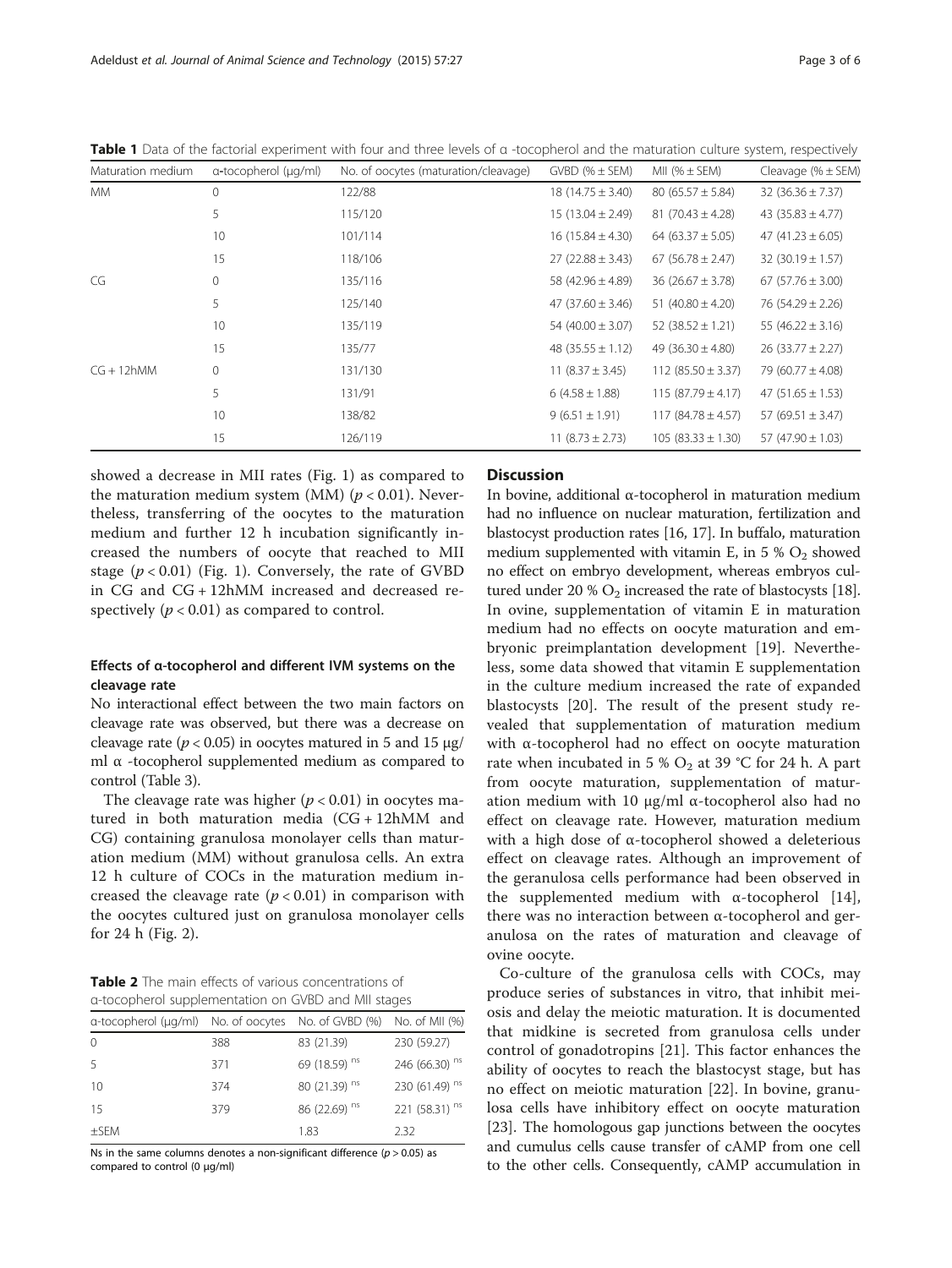<span id="page-3-0"></span>

the oocytes, stimulates protein kinase enzymes, which in turn inhibit the meiosis [[24](#page-4-0)–[26](#page-5-0)]. Nevertheless, these cell communications may coordinate the nuclear and cytoplasmic maturation of the oocytes [[4\]](#page-4-0). In this study, co-culture of the oocytes with granulosa cells indicated a delay in MII phase. This delay made an increase of the GVBD's rate in MM medium with considerable decrease after further culture in maturation medium for 12 h (MM + 12hMM). In other words, more than half of the oocytes arrested in GVBD stage after 24 h co-culture with granulosa, but extra culturing of the oocytes in MM permits some of them to complete their meiosis. The dramatic increase in the GVBD's rate in the co-culture system (CG), which is probably accurse due to cell contact between oocyte and granulosa [\[7](#page-4-0)], may allow a better coordination between nuclear and cytoplasmic maturation in which improve maturation potential. Consequently, this coordination makes an increase in percentages of the matured oocytes that

Table 3 The main effects of various concentrations of α-tocopherol supplementation on cleavage stage

| a-tocopherol (µg/ml) | No. of oocytes | No. of cleavage (%)       |
|----------------------|----------------|---------------------------|
| $\Omega$             | 334            | 178 (54.29)               |
| -5                   | 351            | 166 $(46.36)^a$           |
| 10                   | 315            | 159 (50.37) <sup>ns</sup> |
| 15                   | 302            | 115 $(37.95)^a$           |
| $+$ SFM              |                | 3.74                      |

Ns and<sup>a</sup> in the same columns denote not significant ( $p > 0.05$ ) and significant (p < 0.05) differences, respectively, as compared to control (0 μg/ml)

cultured further in maturation medium for 12 h when it was compared to culturing of oocytes in maturation medium with or without granulosa cells for 24 h only.

Presence of granulosa cells in maturation medium improved maturation, fertilization and embryo development in sheep [\[6](#page-4-0)]. In caprine, monolayer of granulosa cell caused higher rate of maturation compared to co-culture with mass-granulosa cells [\[27\]](#page-5-0). Whereas, co-culture of the



Fig. 2 The rates of cleavage in different culture systems. The different culture systems include maturation medium (MM) as a control, co-culture with granulosa cells for 24 h (CG) and co-culture with granulosa cells plus 12 h further culture in MM (CG + 12hMM).). \*\* Statistically different from the control,  $p < 0.01$ . Bars represent mean ± SEM and distinct letters on bars are significantly different ( $p < 0.01$ ). Numbers of oocytes in each treatment: MM  $(n = 428)$ , CG  $(n = 452)$ , CG + 12hMM  $(n = 422)$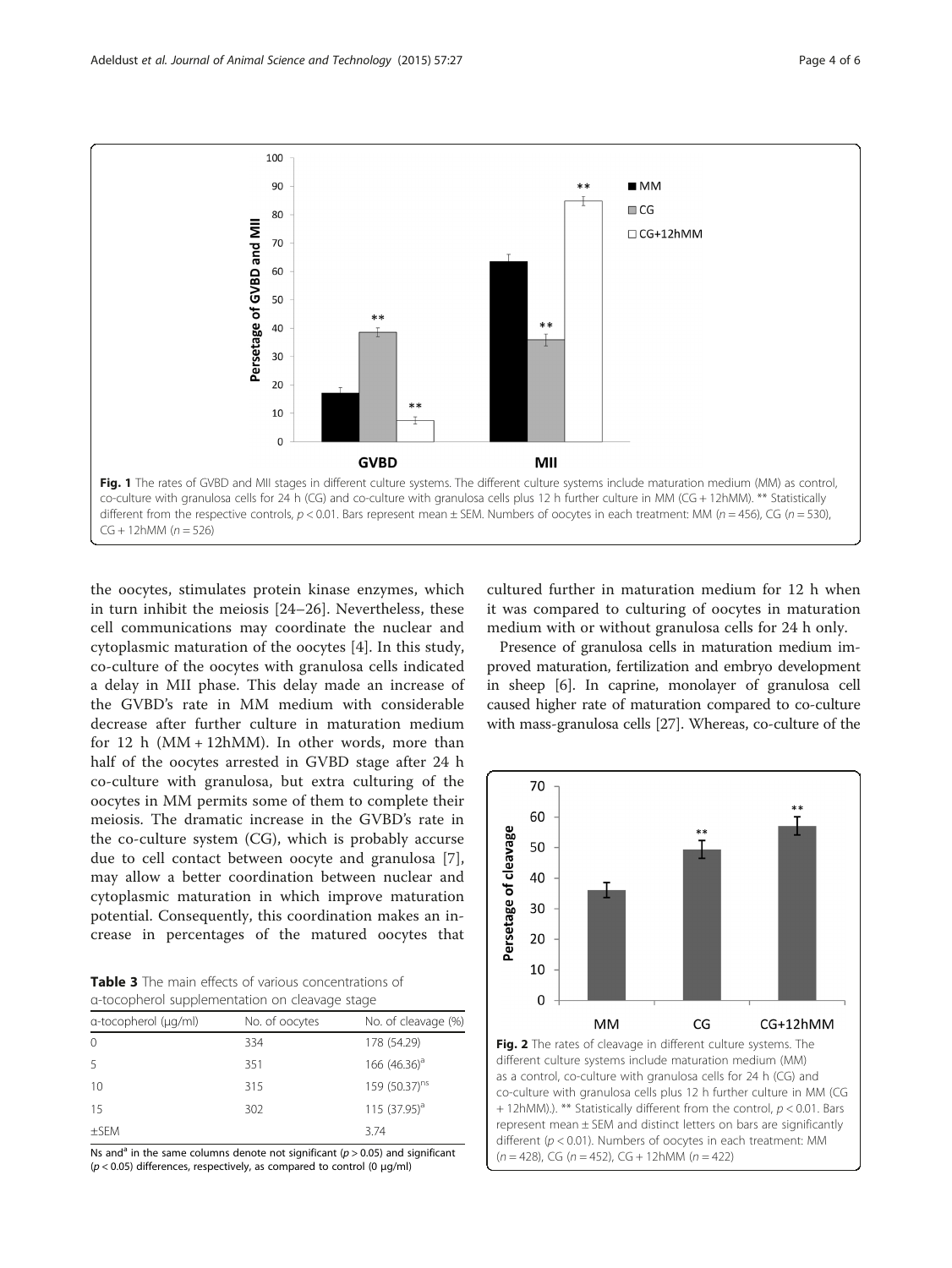<span id="page-4-0"></span>oocytes with granulosa cells during maturation period, had no effect on the rate of mice oocyte maturation [[28](#page-5-0)]. Supplementation of small follicular wall in maturation medium also increased bovine oocyte capacity to reach the morula stage [\[29](#page-5-0)]. So, using granulosa cells for in vitro maturation can delay the meiotic maturation. Hence, oocytes may obtain more capabilities during IVM and in turn, better results will be gained at subsequent preimplantaion stages [[30\]](#page-5-0). In this study, granulosa cells supplementation in maturation medium increased the cleavage rate, with or without extra culture in maturation medium for 12 h. Furthermore, higher percentage of cleavage was achieved when oocytes were cultured further in maturation medium for 12 h after 24 h culturing on monolayer granulosa cells (MM + 12hMM).

### Conclusions

In conclusion, supplementation of α-tocopherol in maturation medium had no beneficial effect on MII and cleavage rate. Presumably, there could be no interaction between α-tocopherol and co-culture system on the maturation and cleavage rate. Moreover, culturing on a monolayer of granulosa cells in maturation medium for 24 h increased the cleavage rate of ovine oocytes. Here, we designed a new co-culture system (CG + 12hMM) in which MII and the cleavage rates were highly improved in comparison with other maturation systems.

#### Competing interests

The authors declare that they have no competing interests.

#### Authors' contributions

HA has performed technical studies, analysed the data and drafted the paper. SZ has designed and supervised the study, edited the paper. HK has designed and supervised the study, edited the paper. MAR has collected the samples and performed statistical analysis. MDJ has designed and supervised the study, edited the paper. All authors drafted, read and approved the manuscript.

#### Acknowledgements

The authors acknowledge the College of Agriculture and Natural Resources, University of Tehran for the grantand National Institute of genetic engineering and Biotechnology (NIGEB) for technical support. Also thanks toSaeid Ansari Majd for his good comments in expressional analysis.

#### Author details

<sup>1</sup>Department of Animal Science, College of Agriculture and Natural Resources, University of Tehran, Karaj, Iran. <sup>2</sup>Department of Clinical Sciences, Faculty of Veterinary Medicine, Shahid Chamran University, Ahvaz, Iran. <sup>3</sup>Department of Animal Science, Shahid Bahonar University of Kerman, Kerman, Iran. <sup>4</sup>National Institute of Genetic Engineering and Biotechnology, Tehran, Iran.

#### Received: 18 April 2015 Accepted: 6 August 2015 Published online: 14 August 2015

#### References

- Telford NA, Watson AJ, Schultz GA. Transition from maternal to embryonic control in early mammalian development: A comparison of several species. Mol Reprod Dev. 1990;26(1):90–100. doi[:10.1002/](http://dx.doi.org/10.1002/mrd.1080260113) [mrd.1080260113.](http://dx.doi.org/10.1002/mrd.1080260113)
- 2. Niemann H, Wrenzycki C. Alterations of expression of developmentally important genes in preimplantation bovine embryos by in vitro culture

conditions: Implications for subsequent development. Theriogenology. 2000;53(1):21–34.

- 3. Driancourt MA, Thuel B. Control of oocyte growth and maturation by follicular cells and molecules present in follicular fluid. A review. Reprod Nutr Dev. 1998;38(4):345–62.
- 4. Carabatsos MJ, Sellitto C, Goodenough DA, Albertini DF. Oocyte-granulosa cell heterologous gap junctions are required for the coordination of nuclear and cytoplasmic meiotic competence. Dev Biol. 2000;226(2):167–79.
- 5. Haghighat N, Van Winkle LJ. Developmental change in follicular cellenhanced amino acid uptake into mouse oocytes that depends on intact gap junctions and transport system gly. Journal of Experimental Zoology. 1990;253(1):71–82. doi:[10.1002/jez.1402530110](http://dx.doi.org/10.1002/jez.1402530110).
- 6. Staigmiller RB, Moor RM. Effect of follicle cells on the maturation and developmental competence of ovine oocytes matured outside the follicle. Gamete Res. 1984;9(2):221–9. doi[:10.1002/mrd.1120090211](http://dx.doi.org/10.1002/mrd.1120090211).
- 7. Sirard MA, Bilodeau S. Effects of granulosa cell co-culture on in-vitro meiotic resumption of bovine oocytes. J Reprod Fertil. 1990;89(2):459–65. doi[:10.1530/jrf.0.0890459](http://dx.doi.org/10.1530/jrf.0.0890459).
- 8. Deng W, Yu X, Pang Y, Zan L. Effects of granulosa cells treatments and follicular fluid on cleavage rate and blastocyst rate of bovine oocyte after in vitro fertilization and culture. Fen Zi Xi Bao Sheng Wu Xue Bao. 2008;41(5):393–402.
- 9. Motlak J, Fulka J. Fertilization of rabbit oocytes co-cultured with granulosa cells. J Reprod Fertil. 1981;63(2):425–9. doi[:10.1530/jrf.0.0630425.](http://dx.doi.org/10.1530/jrf.0.0630425)
- 10. Lonergan P, Rizos D, Gutierrez-Adan A, Fair T, Boland MP. Oocyte and embryo quality: effect of origin, culture conditions and gene expression patterns. Reprod Domest Anim. 2003;38(4):259–67.
- 11. Noda Y, Matsumoto H, Umaoka Y, Tatsumi K, Kishi J, Mori T. Involvement of superoxide radicals in the mouse two-cell block. Mol Reprod Dev. 1991;28(4):356–60.
- 12. Chow CK. Nutritional influence on cellular antioxidant defense systems. Am J Clin Nutr. 1979;32(5):1066–81.
- 13. Fujitani Y, Kasai K, Ohtani S, Nishimura K, Yamada M, Utsumi K. Effect of oxygen concentration and free radicals on in vitro development of in vitro-produced bovine embryos. J Anim Sci. 1997;75(2):483–9.
- 14. McCluskey S, Hall M, Stanton C, Devery R. Alpha-tocopherol inhibits oxidative stress induced by cholestanetriol and 25-hydroxycholesterol in porcine ovarian granulosa cells. Mol Cell Biochem. 1999;194(1–2):217–25.
- 15. Critser ES, First NL. Use of a fluorescent stain for visualization of nuclear material in living oocytes and early embryos. Stain Technol. 1986;61(1):1–5.
- 16. Elhassan YM, Wright RW. The effect of selenium and vitamin E addition on cleavage rate of IVM/IVF bovine oocytes. Theriogenology. 1995;43(1):206.
- 17. Dalvit G, Llanes SP, Descalzo A, Insani M, Beconi M, Cetica P. Effect of alpha-tocopherol and ascorbic acid on bovine oocyte in vitro maturation. Reprod Domest Anim. 2005;40(2):93–7. doi[:10.1111/j.](http://dx.doi.org/10.1111/j.1439-0531.2004.00522.x) [1439-0531.2004.00522.x](http://dx.doi.org/10.1111/j.1439-0531.2004.00522.x).
- 18. Thiyagarajan B, Valivittan K. Ameliorating effect of vitamin E on in vitro development of preimplantation buffalo embryos. J Assist Reprod Genet. 2009;26(4):217–25. doi:[10.1007/s10815-009-9302-1](http://dx.doi.org/10.1007/s10815-009-9302-1).
- 19. Natarajan R, Shankar MB, Munuswamy D. Effect of alpha-tocopherol supplementation on in vitro maturation of sheep oocytes and in vitro development of preimplantation sheep embryos to the blastocyst stage. J Assist Reprod Genet. 2010;27(8):483–90.
- 20. Olson SE, Seidel GE. Culture of in vitro-produced bovine embryos with vitamin E improves development in vitro and after transfer to recipients. Biol Reprod. 2000;62(2):248–52. doi[:10.1095/biolreprod62.2.248.](http://dx.doi.org/10.1095/biolreprod62.2.248)
- 21. Minegishi T, Karino S, Tano M, Ibuki Y, Miyamoto K. Regulation of midkine messenger ribonucleic acid levels in cultured rat granulosa cells. Biochem Biophys Res Commun. 1996;229(3):799–805.
- 22. Ikeda S, Ichihara-Tanaka K, Azuma T, Muramatsu T, Yamada M. Effects of Midkine During In Vitro Maturation of Bovine Oocytes on Subsequent Developmental Competence. Biol Reprod. 2000;63(4):1067–74. doi[:10.1095/biolreprod63.4.1067.](http://dx.doi.org/10.1095/biolreprod63.4.1067)
- 23. Sirard MA, Bilodeau S. Granulosa cells inhibit the resumption of meiosis in bovine oocytes in vitro. Biol Reprod. 1990;43(5):777–83. doi[:10.1095/](http://dx.doi.org/10.1095/biolreprod43.5.777) [biolreprod43.5.777](http://dx.doi.org/10.1095/biolreprod43.5.777).
- 24. Lawrence TS, Beers WH, Gilula NB. Transmission of hormonal stimulation by cell-to-cell communication. Nature. 1978;272(5653):501–6.
- 25. Bornslaeger EA, Schultz RM. Regulation of mouse oocyte maturation: effect of elevating cumulus cell cAMP on oocyte cAMP levels. Biol Reprod. 1985;33(3):698–704.